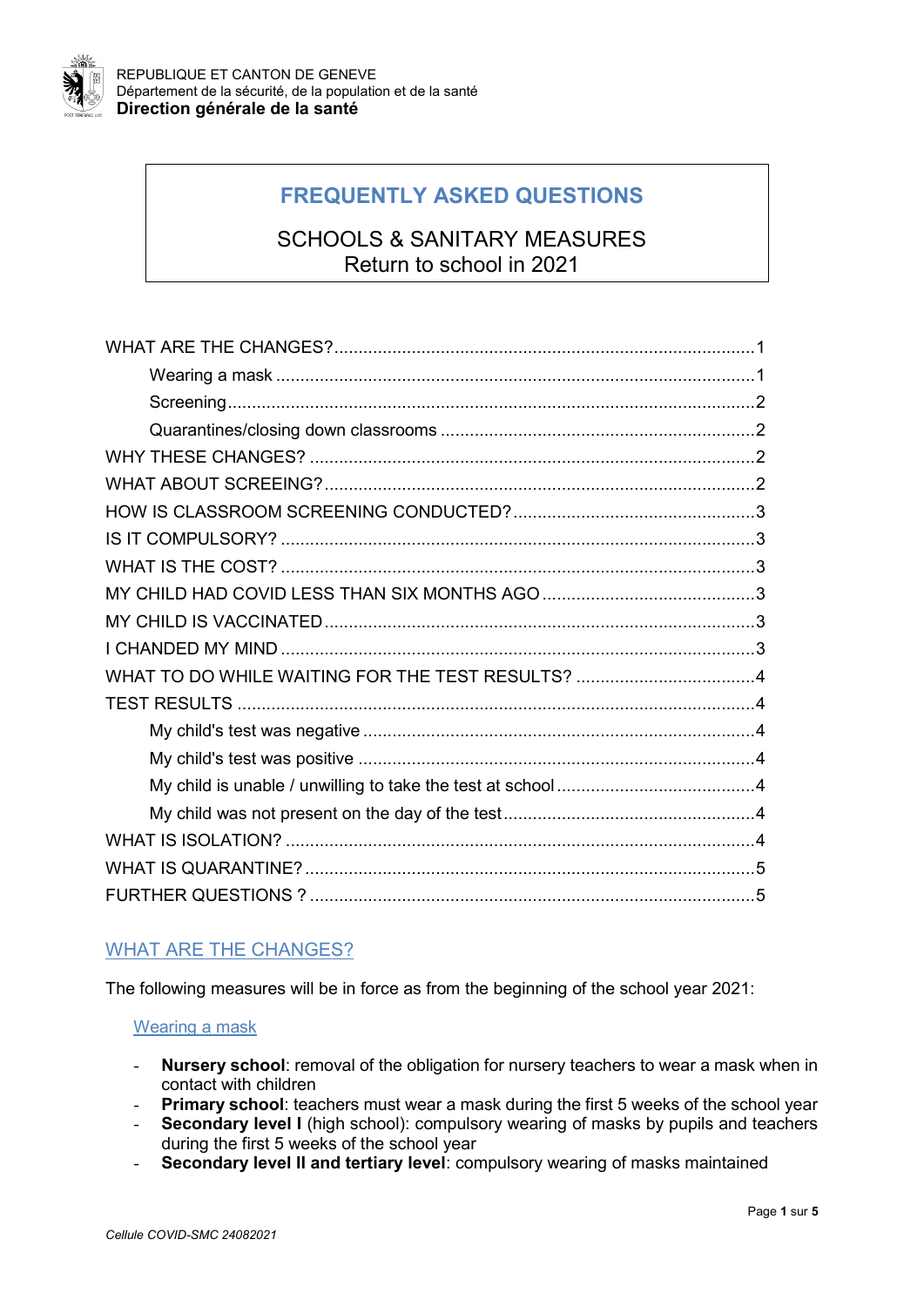#### <span id="page-1-0"></span>**Screening**

- **Secondary I:** on-site screening available in case of a COVID-19 outbreak in a classroom
- **Other grades:** letter sent to parents/students recommending screening.

#### <span id="page-1-1"></span>Quarantines/closing down classrooms

- **Nursery, primary and secondary level I**: no quarantine, no closing down of classrooms - **Secondary level II et tertiary:** close contact quarantine, no closing down of classrooms.

#### <span id="page-1-2"></span>WHY THESE CHANGES?

COVID-19 has strongly disrupted the past two school years:

- Interruption of teaching through quarantines or class closures resulting in academic delays, social isolation of students, childcare issues for parents, stress for students and parents.
- Difficulties in sustaining quality contact and teaching while wearing a mask that hides facial expressions.

Currently, vaccination is recommended from the age of 12. The vaccine offers the most effective protection against infection and transmission. It also avoids quarantine measures and thus disruption of school attendance.

However, during the first five weeks of the school year, teachers will continue to wear a mask in primary school, as will pupils and teachers in high school, in order to give people who wish to do so (teachers, pupils aged 12 and over, children's entourage) time to get vaccinated, and to avoid the spread of the virus when they return from their holidays.

After this period, teachers and children who wish to wear a mask will still be able to do so, but it will no longer be compulsory.

## <span id="page-1-3"></span>WHAT ABOUT SCREENING?

Classroom screening, as initiated in June, will only be implemented in **public high schools (CO)**, where it is most meaningful (no masks are worn by students, and teaching is compartmentalised).

In the event of an outbreak in an public high school class (several cases of COVID-19 with suspected transmission in the class), the Cantonal Doctor's Office will ask the school concerned to organise a screening of the pupils in the class.

Only the children whose parents have signed the consent form are screened. The Cantonal Doctor's Office contacts the parents of the other students recommending that they be tested at a screening centre or by their doctor [\(screening centres for children under the age of 16\)](https://www.ge.ch/covid-19-se-faire-tester/faire-test-covid-19#edg-1620289624569).

The children are tested again in school 5 to 7 days later to check that there are no more sick pupils. The test is repeated every 5-7 days until there are no more positive cases.

The screening test is repeated to identify positive cases early, before children develop symptoms. This prevents uncontrolled transmission in the classroom and possible contamination of families.

**Outside the high school**, in the event of an outbreak, the Cantonal Doctor's Office sends a letter to parents or students to inform them and recommend that they undergo a free test at a screening centre or at their doctor.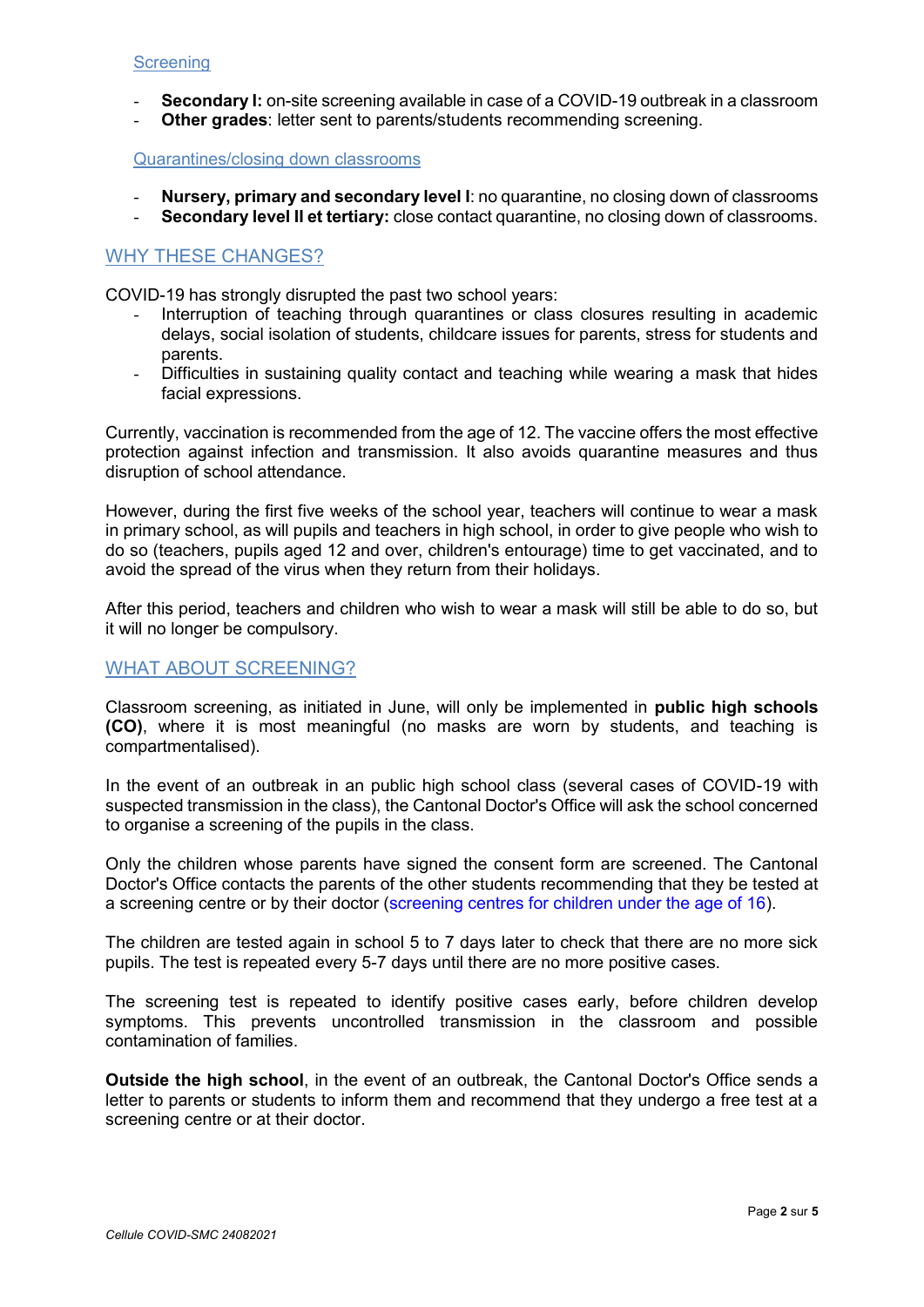## <span id="page-2-0"></span>HOW IS CLASSROOM SCREENING CONDUCTED?

Classroom screening is organised by the school concerned.

Children are given a **small spit cup**. Under the supervision of school staff and after explanation of the technique, children spit their saliva into the cup. This container is then transferred to the laboratory for analysis.

There is no swabbing of the nose or mouth. The technique is therefore not unpleasant and provides reliable results.

The test has the advantage of reassuring parents about their child's status (positive or negative for COVID-19) and avoiding a trip to a screening centre. It is also reassuring for the child (test at the same time as his/her classmates, in a known place).

A letter carried home by the child informs the parents that a screening has taken place in the classroom.

The results of the test are sent by SMS to the parents and forwarded to the cantonal doctor's office within 24 to 48 hours.

No results are sent directly to the school. If the child is absent, the parent informs the teacher, as usual.

## <span id="page-2-1"></span>IS IT COMPULSORY?

#### **Testing is not compulsory.**

Testing is voluntary. It is only carried out at school if the parents have signed the consent form and the child agrees to participate in the test.

However, testing is highly recommended, in order to avoid an increase of COVID-19 cases in the classroom and the contamination of families and contacts of the children.

## <span id="page-2-2"></span>WHAT IS THE COST?

#### <span id="page-2-3"></span>**The test is FREE.**

## MY CHILD HAD COVID-19 LESS THAN 6 MONTHS AGO

In the event of an outbreak, it is recommended that all exposed persons be tested, even if they have had COVID-19.

## MY CHILD IS VACCINATED

<span id="page-2-4"></span>Vaccination remains the safest way to protect yourself and those around you from COVID-19. However, in the event of an outbreak, it is recommended that all exposed persons be tested, even if they are vaccinated.

#### I'VE CHANGED MY MIND

**I didn't sign the consent form**, but I want my child to be screened at his/her school:

- Without a signed consent form, your child cannot be tested during screening. You can ask your child's teacher for a new consent form, at anytime during the year, and return it completed, to enable your child to participate in the screening at school.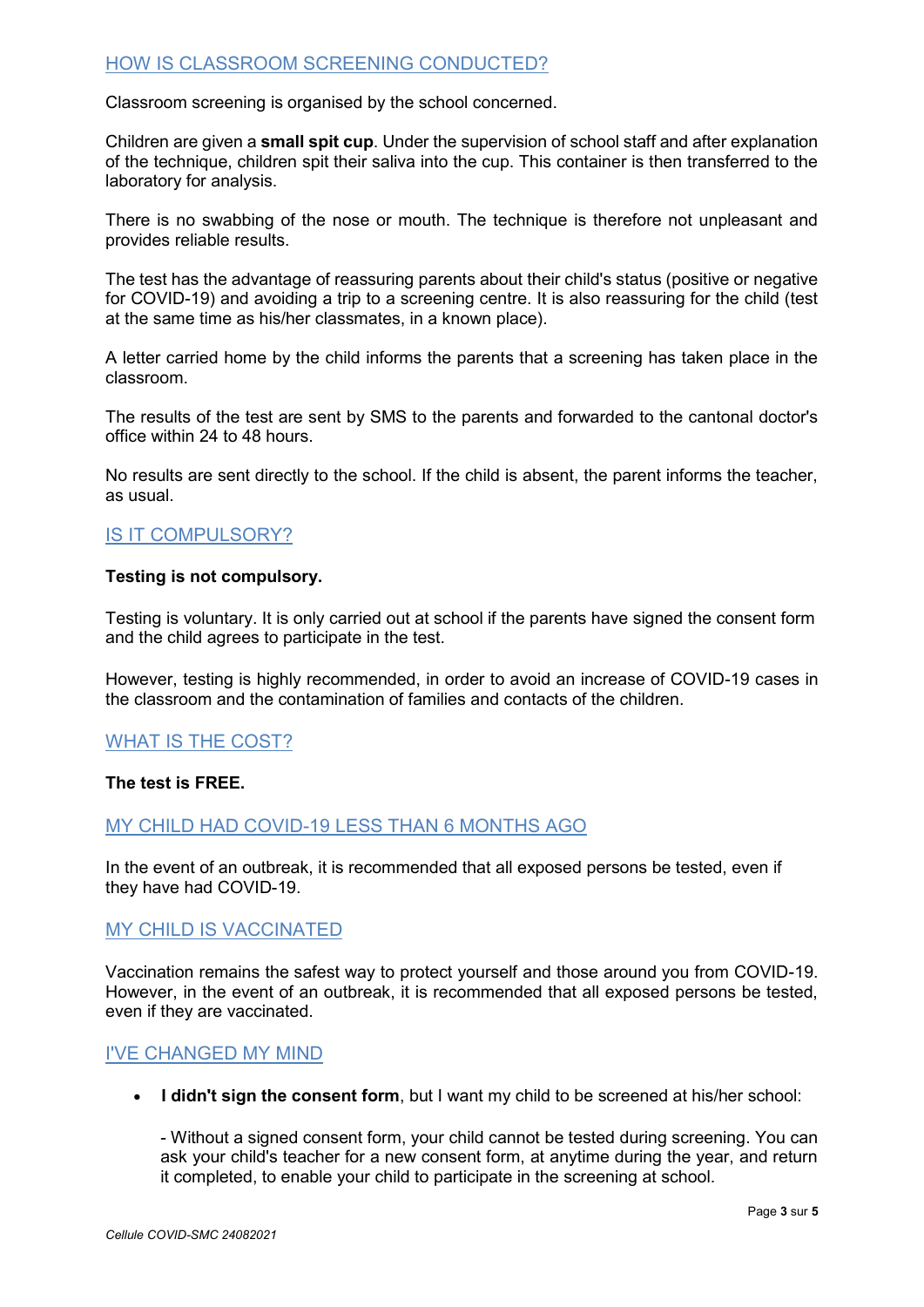**I signed the consent form**, but I no longer wish to have my child screened at school:

- As soon as possible and up to the actual day, you inform the teacher in writing that you are withdrawing your consent.

- Your child will not be tested during the screening.

#### - **The cantonal doctor's office will contact you** to follow up your child.

## <span id="page-3-0"></span>WHAT TO DO WHILE WAITING FOR THE TEST RESULTS?

While waiting for the test results, your child can return to school if he or she has no symptoms.

If your child has symptoms, he or she should stay home. Your child should be tested promptly at a screening centre [for children under 16](https://www.ge.ch/covid-19-se-faire-tester/faire-test-covid-19#edg-1620289624569) (or by his/her paediatrician). Depending on the child's state of health, follow up with the paediatrician may be indicated.

## <span id="page-3-1"></span>TEST RESULT

#### <span id="page-3-2"></span>My child's test is negative

- The laboratory sends the result by SMS to the parents within 24 hours. If your child has no symptoms, he/she can continue to go to school.
- If your child has symptoms, even if the test is negative, he or she must stay home until 24 hours after the end of the symptoms.
- $\bullet$  If your child develops symptoms a few days after the test, even mild ones (cold, cough, etc.),he/she should be taken to be re-tested at at a screening centre [for children under](https://www.ge.ch/covid-19-se-faire-tester/faire-test-covid-19#edg-1620289624569)  [16](https://www.ge.ch/covid-19-se-faire-tester/faire-test-covid-19#edg-1620289624569) (or by his/her paediatrician) and remain at home until the test result is available.

#### <span id="page-3-3"></span>My child's test is positive

- The laboratory sends the result by SMS to the parents. The child must be put in isolation immediately [\(Instructions regarding isolation\)](https://www.bag.admin.ch/dam/bag/fr/dokumente/mt/k-und-i/aktuelle-ausbrueche-pandemien/2019-nCoV/merkblatt-selbstisolation-covid-19.pdf.download.pdf/covid-19_consignes_isolement.pdf).
- The laboratory sends the result to the Cantonal Doctor's Office who contacts the parents within 24 hours.

### My child is unable / unwilling to take the test at school

The school staff will explain to your child how the test is performed and ask for his/her consent before the test is carried out.

If your child is unable or unwilling to take the test, the Cantonal Doctor's Office will contact you and recommend that your child be tested at a screening centre or by a paediatrician.

My child was not present on the day of the test

The Cantonal Doctor's Office will contact you to assess the situation and find out whether a screening test is recommended for your child.

#### <span id="page-3-4"></span>WHAT IS ISOLATION?

Isolation is the action taken when the test for coronavirus is positive.

A person with a positive test can infect other people. He or she must therefore stay at home and be isolated from others. Isolation lasts at least 10 days.